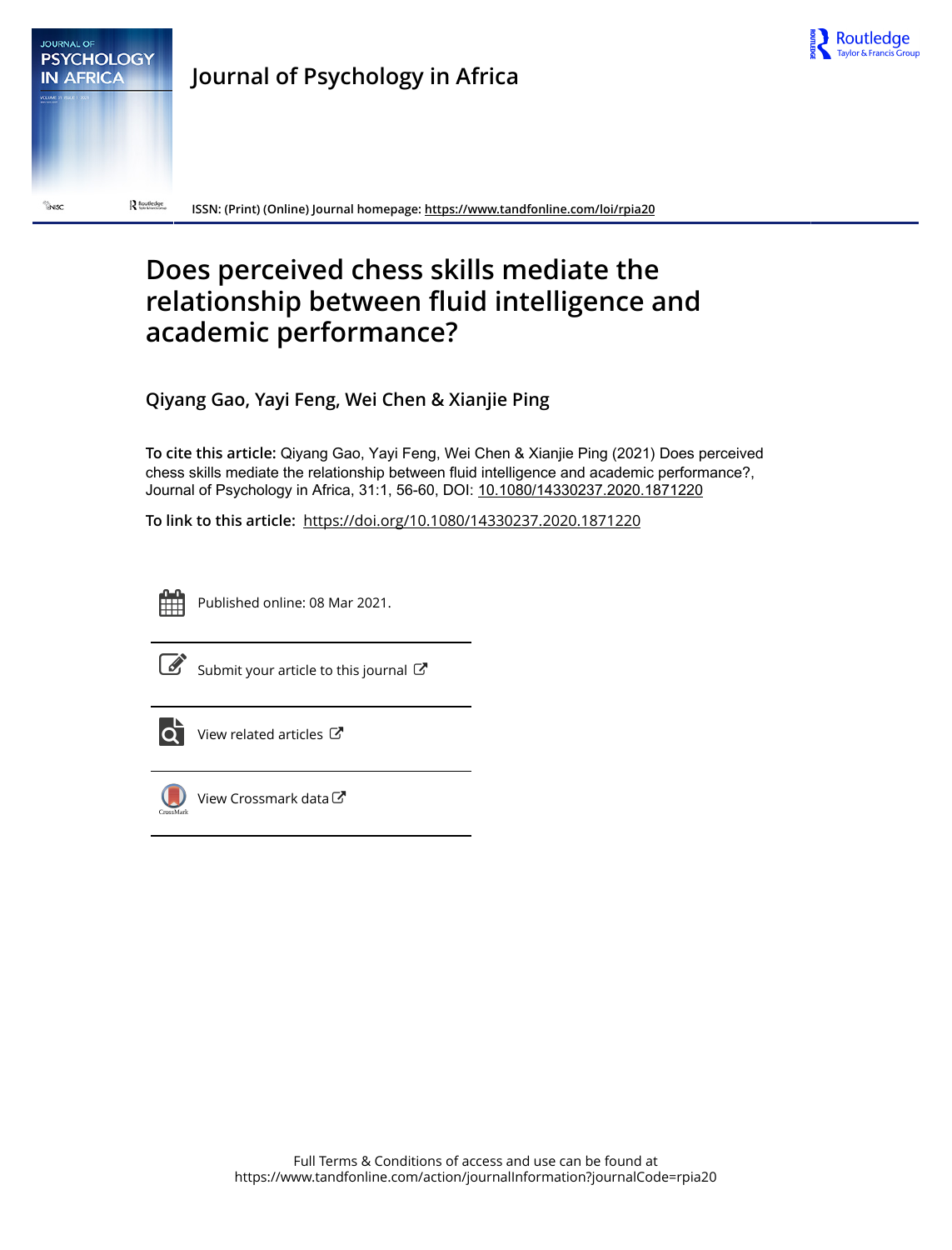# **Does perceived chess skills mediate the relationship between fluid intelligence and academic performance?**

Qiyang Gao<sup>1[,](http://orcid.org/0000-0001-5927-0361)2</sup> <sup>1</sup>, Yayi Feng<sup>2</sup>, Wei Chen<sup>1,2\*</sup> and Xianjie Ping<sup>1,2</sup>

*1 Center for Brain, Mind and Education, Shaoxing University, Shaoxing, People's Republic of China 2 School of Teacher Education, Shaoxing University, Shaoxing, People's Republic of China \*Correspondence: anti-monist@163.com*

We analysed the association between chess skills and academic performance in primary school students . Additionally, we tested the potential mediating effect of fluid intelligence on this association . The sample consisted of 255 primary school students (48.2% girls), aged between 10 and 12 years, who had received instruction in chess. The students completed fluid intelligence measures and self-reported their chess play abilities . For the academic achievement measure, we accessed the students' school records . Following mediation analysis, results indicated fluid intelligence to mediate the relationship between chess skills and academic performance in that students with high self-reported chess skills also had higher academic grades . We conclude that chess skills might be a reliable proxy measure of student academic achievement and fluid intelligence.

**Keywords:** academic performance, chess skill, mediating effect, primary school

#### **Introduction**

Academic achievement predicts future professional career success (Creed et al., 2007), attainment of social status (Malecki & Demaray, 2006), and individual wellbeing (Sijtsema et al., 2014). Therefore, any experience that could potentially improve academic achievement deserves careful study . Chess is a great example of a game that is also an intellectual activity (Bilalić et al., 2007a). Several authors have argued that chess is an ideal game for educational purposes (Bart, 2014; Jerrim et al., 2016), and some school systems now provide chess instruction as academic enrichment (Binev et al., 2011). Chess skills likely transfer to academic performance in ways yet to be clarified. It could be that chess skills tap into fluid or general intelligence . Fluid or general intelligence is a wellknown predictor of academic achievement (Bart, 2014; Deary et al., 2007). However, the research evidence of the influences of chess skills on academic achievement is mixed. For instance, some studies reported that chess instruction enhances academic performance of primary and middle school students' (Trinchero & Sala, 2016), specifically mathematical skills (Barrett & Fish, 2011; Berkman, 2004; Rosholm et al., 2017; Sala & Gobet, 2016; Trinchero, 2013) . However, one study found no evidence of chess instruction influencing mathematics performance in children (Jerrim et al., 2016). We aimed to clarify this relationship in a sample of school children with chess training .

# *Chess skills and intelligence*

Intelligence scores reliably predict academic performance (Colom et al.,  $2007$ ; Furnham et al.,  $2003$ ). Previous literature also reported chess skills to be associated with intelligence (Bart, 2014; Charness, 1992; Horgan & Morgan, 1990; Sala et al., 2017; Sala & Gobet, 2017). Chess players outperformed non-chess players on several cognitive skills (Aciego et al., 2012; Grabner et al., 2007; Sala & Gobet, 2017), while young chess players

had high fluid intelligence (Burgoyne et al., 2016; de Bruin et al., 2014). For example, Aciego and colleagues (2012) conducted a quasi-experimental study, examining the effects of chess training on IQ . The experimental group (170 students, aged 6 to 16 years) received chess instructions while the control group (40 students in a similar age range) participated in extracurricular sports (e .g ., soccer or basketball) . After adjusting for pre-test scores, the experimental group showed significantly higher post-test scores on five of nine subtests on a measure of intelligence, as compared to the control group. These findings provide empirical support for the relationship between chess skills and intelligence .

Routledge

However, the positive relationship between chess skills and intelligence does not necessarily guarantee that participation in chess leads to gaining intelligence . An alternative explanation for the positive association between intelligence and chess skills is that if intelligence is relatively high, individuals will be more likely to engage in and excel at the game of chess, and chess skills would lead to small improvements in fluid intelligence scores (Aciego et al., 2012; Joseph et al., 2018).

#### *Intelligence and academic performance*

Children with a higher intelligence quotient (IQ) generally have better academic achievement (Deary et al., 2007; Karbach et al., 2013; Kuncel et al., 2004; Primi et al., 2010) . The average correlation between intelligence and academic achievement is estimated to be  $0.50$  (50%: Strenze, 2007; Ullstadius et al., 2002). In terms of fluid intelligence specifically, a meta-analysis of 419 primary school studies found that the correlation between fluid intelligence and school performance was 0.40 (40%: Postlethwaite, 2011) . Furthermore, the observed magnitude of the correlation between academic performance and fluid intelligence varies for different school subjects (Gliga & Flesner, 2014; Kazemi et al., 2012; Lu et al., 2011; Sala & Gobet, 2016) . For instance, fluid intelligence better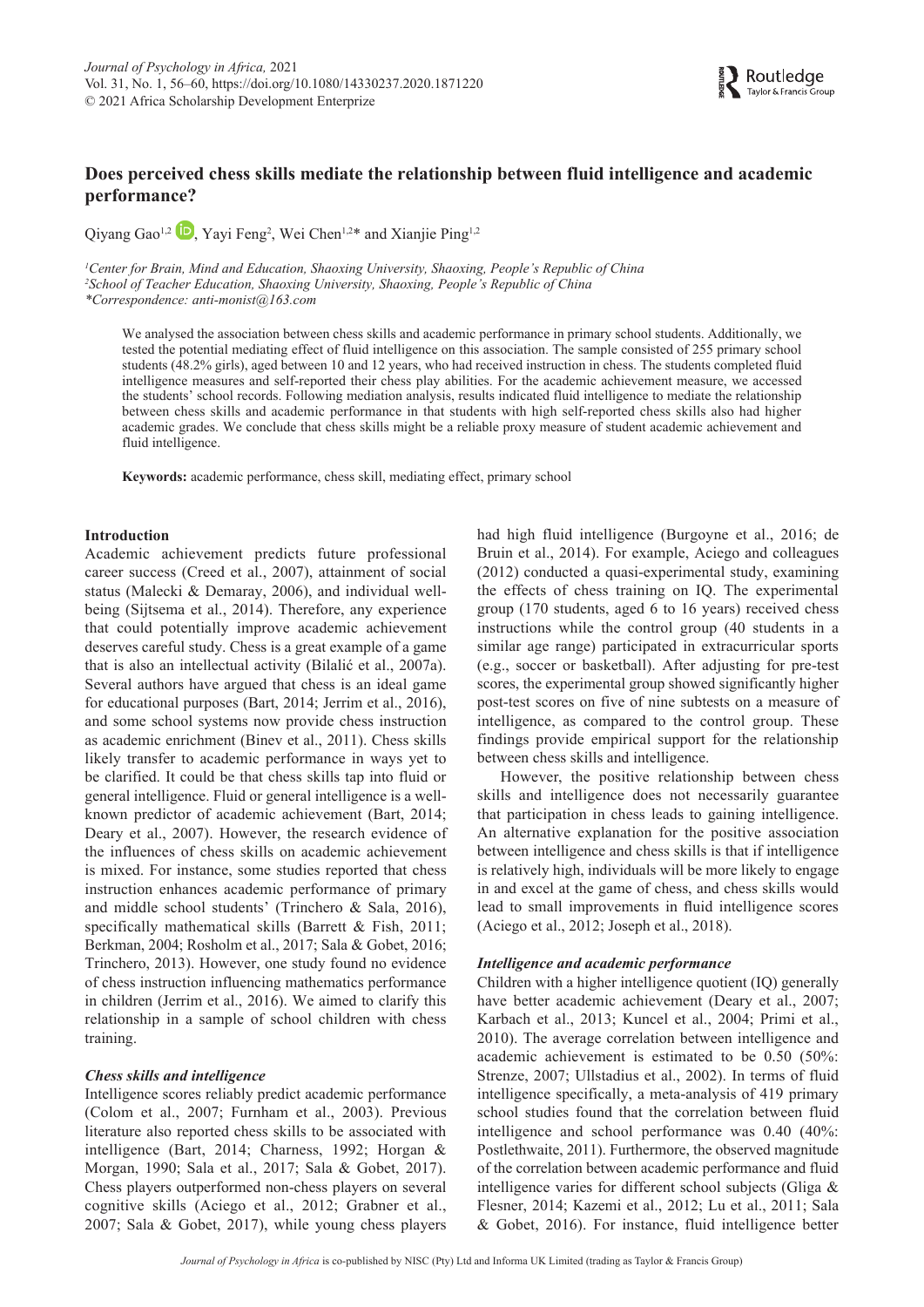predicts performance in mathematics than language (Lu et al.,  $2011$ ). In short, the evidence indicates that general intelligence is an important factor for academic achievement, and the magnitude of the impact would vary somewhat by school subject.

# **Goal of the study**

We sought to explore the role of fluid intelligence in the relationship between chess skills and academic achievement in a sample of primary school students. The first goal was to investigate the relationship between chess skills, intelligence, and academic achievement. The second goal was to explore whether fluid intelligence mediated the association between chess skills and academic achievement (chess skill  $\rightarrow$ intelligence  $\rightarrow$  academic performance).

#### **Method**

#### *Participants and setting*

We sampled 255 primary school students from a school located in the city of Shaoxing, Zhejiang Province, China, where chess is taught as part of the school's curriculum (48% girls; mean age of 11.2 years;  $SD = 2.2$  years). At the school, the students are taught how to play chess, beginning in Grade one, and every student plays chess for approximately 45 minutes each week .

#### *Measures*

#### *Fluid intelligence*

The students completed the 60-item Chinese version of the Raven's Standard Progressive Matrices Questionnaire (SPM: Raven, 2003; Zhang & Wang, 1989) a non-verbal measure of fluid intelligence . Each item is scored as pass or fail, with a maximum score of 60 . In the present study, the internal consistency for scores from the SPM was 0.91.

#### *Self-perceived chess skill*

Similar to a previous study (Bilalić et al., 2007b), the students self-reported their chess skills on the question: "How good at chess are you in comparison with your peers?". They self-rated based on a five-point scale ranging from  $0 = low$ , to  $4 = high$ .

#### *Academic performance*

In the Chinese school system, teachers evaluate their students using pencil and paper tests. Children's school achievement was based on the average test scores of their mid-term and end-term examinations for Chinese and mathematics. These mid-term and end-term examinations are the two most important tests for school children in China. These two subjects are usually referred by teachers as critical indicators to infer the quality of learning, and a

#### **Table 1.** Partial correlations

privileged source of information concerning the level of academic achievement of each student.

## *Procedure*

The Research Ethics Committee of the Shaoxing University approved this study (IRB-AF-050-1.0). The school authorities granted permission for the study and the student's parents consented to the study. Moreover, the students assented to the study after we briefed them of the aims and that their participation was voluntary. We assured the students of the confidentiality of their responses .

#### *Statistical analysis*

We analysed the data in three stages. First, we calculated a series of partial correlations to confirm the relationships between chess skills, fluid intelligence, and academic performance indicators while controlling for sex and age. Thereafter, we conducted regression analyses to predict academic achievement from fluid intelligence and chess skills. Lastly, we tested whether fluid intelligence mediated the association between chess skills and academic achievement. In the present study, we used 5 000 resamples to estimate 95% confidence intervals . For this method, when zero is not present in the 95% confidence intervals, it can be concluded that the indirect effect is significantly different from zero at  $p < 0.05$  (Preacher & Hayes,  $2008$ ). The Pm  $(%$ ), or how much of the total effect was explained by the mediation, was calculated using the following formula: (indirect effect/total effect)  $\times$  100.

All analyses were performed using IBM SPSS Statistics for Windows version 22 .0, and the SPSS macro-PROCESS (Bolin, 2014). We set the level of significance to  $p < 0.05$ .

#### **Results**

Table 1 shows the partial correlations among the study variables after controlling for age. There was a significant positive correlation between chess skills and fluid intelligence, academic performance, Chinese, and mathematics  $(r = 0.17{\text -}0.92, p \le 0.001)$ .

Table 2 includes the results of three regression analyses for each academic area (i.e., mathematics and Chinese). Models 1 and 2 used intelligence and chess skills as the sole predictors of academic achievement, whereas Model 3 used both intelligence and chess skills. Intelligence alone explained 6% of the variance in school achievement for Chinese and 14.7% for mathematics Chess alone explained 4 .9% of the variance in Chinese and 3 .4% in mathematics. The multiple regression analysis (Model 3) indicated that intelligence and chess together explained a significantly greater portion of the variance in school

| Variables               | M     | <b>SD</b> |           |           |           |           |
|-------------------------|-------|-----------|-----------|-----------|-----------|-----------|
| 1. Chess                | 2.80  | 0.72      |           |           |           |           |
| 2. Intelligence         | 45.98 | 7.31      | $0.17***$ |           |           |           |
| 3. Academic performance | 0.08  | 1.76      | $0.22***$ | $0.34***$ |           |           |
| 4. Chinese              | 0.02  | 1.00      | $0.26***$ | $0.25***$ | $0.92***$ |           |
| 5. Mathematics          | 0.05  | 0.94      | $0.20***$ | $0.38***$ | $0.91***$ | $0.66***$ |

*Note*.  $M$  = mean; SD = standard deviation; \*\*\**p* < 0.001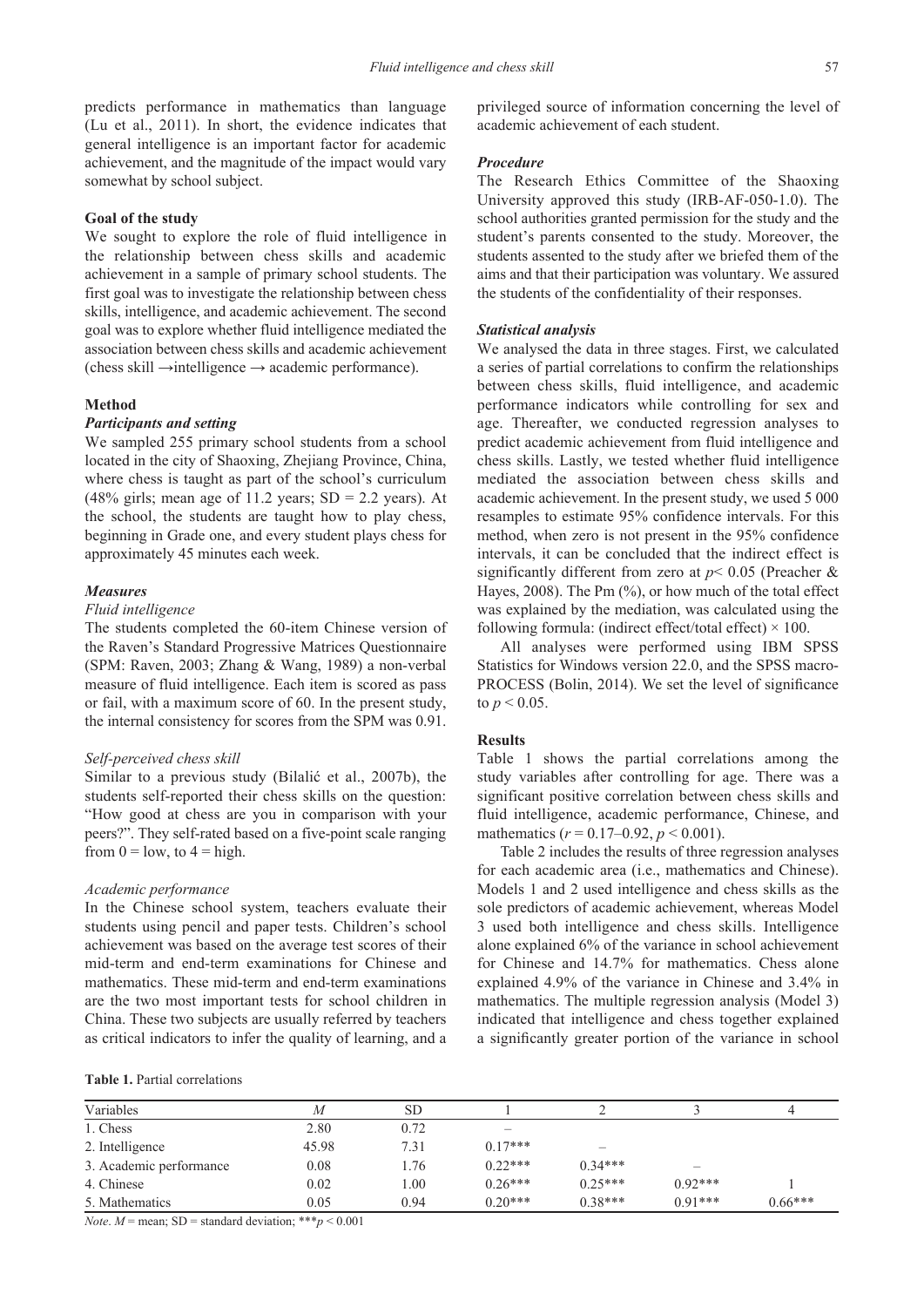|  |  | Table 2. Regression analyses of academic performance on fluid intelligence and chess skill |  |
|--|--|--------------------------------------------------------------------------------------------|--|
|  |  |                                                                                            |  |
|  |  |                                                                                            |  |

|         |              |       |      |              | $\mathcal{R}$ | $R^2$ | $\Delta F(df)$ | $\Delta p$   |
|---------|--------------|-------|------|--------------|---------------|-------|----------------|--------------|
| Chinese |              |       |      |              |               |       |                |              |
| Model 1 | <b>SPM</b>   | 0.034 | 4.04 | ${}_{0.001}$ | 0.246         | 0.060 | 16.28(1,253)   | ${}_{0.000}$ |
| Model 2 | <b>CHESS</b> | 0.308 | 3.62 | ${}_{0.001}$ | 0.222         | 0.049 | 13.12(1,253)   | ${}_{0.000}$ |
| Model 3 | <b>SPM</b>   | 0.030 | 3.58 | ${}_{0.001}$ | 0.309         | 0.095 | 13.26(2,253)   | ${}_{0.000}$ |
|         | <b>CHESS</b> | 0.262 | 3.11 | 0.002        |               |       |                |              |
| Math    |              |       |      |              |               |       |                |              |
| Model 1 | <b>SPM</b>   | 0.049 | 6.61 | ${}_{0.001}$ | 0.384         | 0.147 | 43.65(1,253)   | ${}_{0.000}$ |
| Model 2 | <b>CHESS</b> | 0.240 | 2.98 | 0.003        | 0.184         | 0.034 | 8.90(1,253)    | 0.003        |
| Model 3 | <b>SPM</b>   | 0.047 | 6.24 | ${}_{0.001}$ | 0.440         | 0.163 | 13.26(2,253)   | ${}_{0.000}$ |
|         | <b>CHESS</b> | 0.167 | 2.20 | 0.029        |               |       |                |              |

*Note*: SPM = Raven's Standard Progressive Matrices test scores; CHESS = self-perceived Chess skill; Chinese = mean standardised scores of two examinations; math = mean standardised scores of two examinations



*Note*: AP = average midterm and end-of-term test scores for Chinese and math; Gf = SPM test scores; CN = Chinese;  $β$  = indirect effect; [LLCI;  $ULCI$ ] = lower and upper levels for the 95% confidence intervals of the indirect effect between chess skill and academic performance; a, b, c, and  $c'$  = regression coefficients; notation = effect of chess skill on Gf; *b* = the effect of Gf on AP/Math/CN; c = total effect of chess skill on AP/Math/CN; cP = direct effect of chess skill on AP/Math/CN. \*\*\**p*<0.001

**Figure 1.** Chess refers to self-perceived Chess skill

achievement than either predictor alone ( $R^2$  = 0.095 for Chinese and  $R^2$  0.163 for mathematics).

# *Mediation of chess skills and academic performance by fluid intelligence*

Based on previous statistical analyses, we tested fluid intelligence as a potential mediator of the association between chess and academic performance, controlling for sex and grade (Figure 1) . Chess skills was associated with academic performance, and the change from low to high chess skills was associated with an increase in academic performance, ranging from 0.24 points to 0.74 points . In addition, chess skills was positively associated with fluid intelligence (Path a;  $p < 0.05$ ). Additionally, fluid intelligence was positively associated with academic performance (Path b; all  $p < 0.05$ ). The mediating effect of fluid intelligence on the relationship between chess skills and academic performance was significant for all indicators (academic performance Pm = 28 .38%; Chinese  $Pm = 16.13\%$ ; Math  $Pm = 29.17\%$ ).

#### **Discussion and conclusion**

Similar to previous studies (Berkman, 2004; Rosholm et al., 2017), we found a positive association between fluid intelligence and academic performance in young chess players. As with previous research (Lu et al., 2011), this relationship varies by subject . Specifically, our study showed a large difference between mathematics and Chinese. Specifically, almost one-and-a-half times more variance was explained by fluid intelligence in mathematics  $(36.4\%)$ , as compared to Chinese  $(18.7\%)$ . The data are also consistent with previous studies that showed a positive relationship between chess skills and intelligence in young chess players (de Bruin et al., 2014). The current results suggest that intelligence might play a role early in acquiring chess skills (Vaci & Bilalić, 2017).

We found fluid intelligence to mediate the association between chess skills and academic performance. This finding may be explained by the fact that individuals with a higher fluid intelligence are efficient in learning a new skill, increasing their potential for achieving success in chess activities (Ren et al., 2015) and academic achievement (Strenze, 2007; Ullstadius, et al., 2002).

## **Limitations and future recommendations**

This study has some limitations that should be considered. First, the proposed causal relationship between chess skills, fluid intelligence, and academic performance cannot be proven by the cross-sectional nature of this study. The correlation design of this study does not provide evidence for causal connections between the students' self-perceived chess skills, intelligence, and performance in school. Longitudinal studies with more detailed observations should be conducted to understand the dynamic interplay between chess skills and academic achievement. Second, this study examined chess skills using a single self-report question. Therefore, it did not objectively measure the chess performance of young chess players . Future research is needed using a variety of assessments . Finally, other factors, not examined in the current study, may have affected the relationship. For example, chess skill was positively correlated with cognitive abilities, such as fluid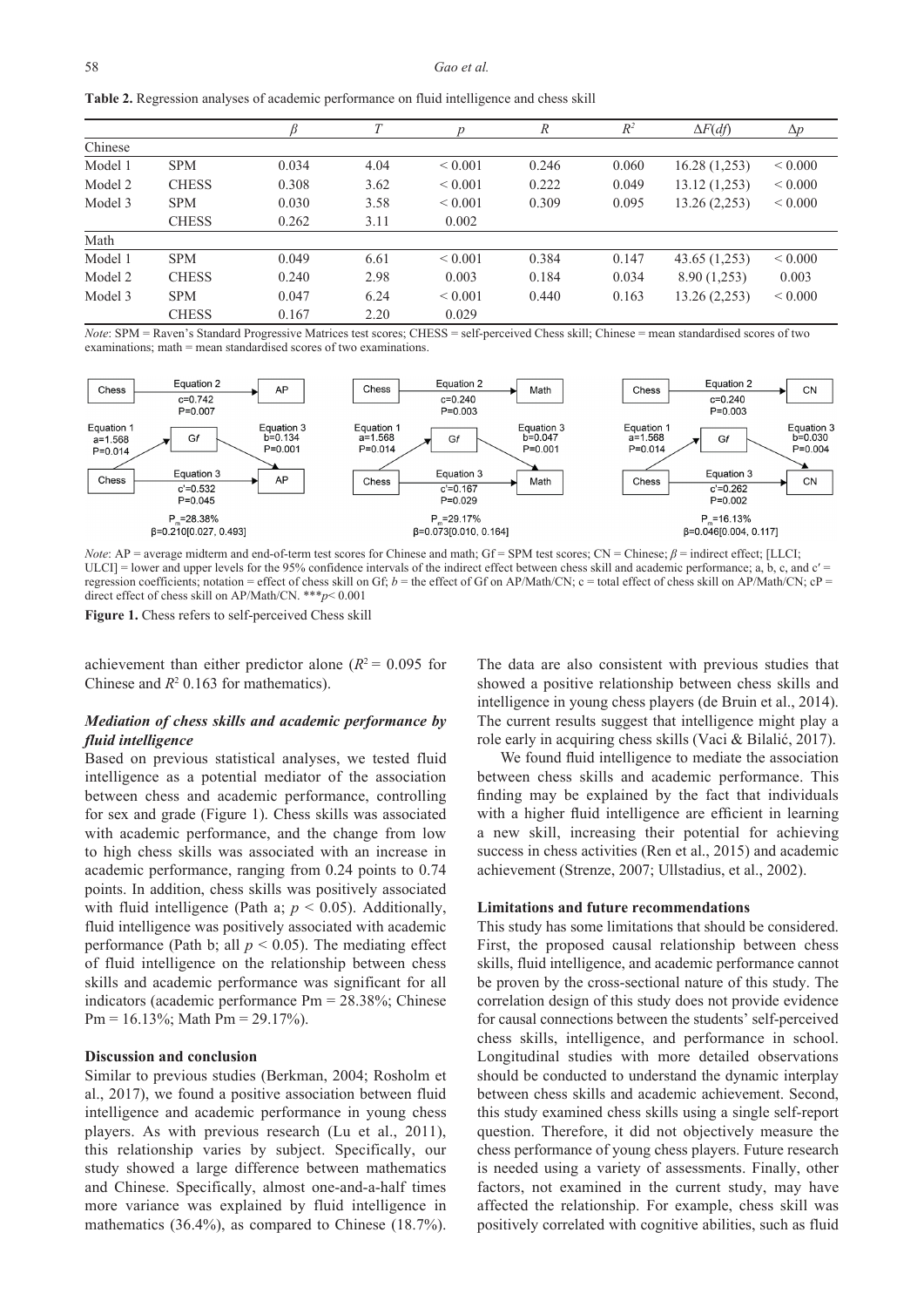intelligence, processing speed, short-term and working memory (Burgoyne et al., 2016). Future research is needed to determine the relative importance of these cognitive variables, in addition to intelligence, to the relationships between chess instruction and academic performance .

#### **Conclusion**

In sum, the current study is the first to reveal a mediating effect of fluid intelligence on the association between chess skills and academic performance . Our results suggest that chess skills and academic achievement share common underlying cognitive skills, which might explain the relationship found in the current study (see Sala & Gobet, 2016). These findings suggest that self-rated chess skills assessment by students could be a reliable indicator of both their fluid intelligence and academic potential in mathematics and Chinese. Educational policy should encourage the use of chess in schools as an educational enrichment tool.

#### **Funding**

This work was supported by the Youth Foundation of Social Science and Humanity, China Ministry of Education (No . 20YJCZH033) and The Major Support Project for the Emerging Cross-Discipline of Philosophy Social Science Foundation of Zhejiang Province (No. 21XXJC05ZD). The funding agencies were not involved in the study design, the collection, analysis and interpretation of data, the writing of the report, or in the decision to submit the article for publication.

#### **Declaration of interest**

The authors declare that the research was conducted in the absence of any commercial or financial relationships that could be construed as a potential conflict of interest.

#### **ORCID**

Qiyang Gao [http://orcid .org/0](http://orcid.org/0000-0001-5927-0361)000-0001-5927-0361

#### **References**

- Aciego, R., García, L., & Betancort, M. (2012). The benefits of chess for the intellectual and social-emotional enrichment in schoolchildren. *The Spanish Journal of Psychology, 15,* 551–559 . https://doi .org/10 .5209/rev\_SJOP .2012 .v15 . n2 .38866
- Barrett, D. C., & Fish, W. W.  $(2011)$ . Our move: Using chess to improve math achievement for students who receive special education services . *International Journal of Special Education, 26*(3), 181–193 .
- Bart, W. M. (2014). On the effect of chess training on scholastic achievement. *Frontiers in Psychology*, 5: 762. https://doi. org/10 .3389/fpsyg .2014 .00762
- Berkman, R. M. (2004). The chess and mathematics connection: More than just a game . *Mathematics Teaching in the Middle School, 9*(5), 246–250 . https://doi .org/10 .5951/ MTMS .9 .5 .0246
- Bilalić, M., McLeod, P., & Gobet, F. (2007a). Does chess need intelligence? A study with young chess players . *Intelligence, 35*, 457–470 . https://doi .org/10 .1016/j .intell .2006 .09 .005
- Bilalić, M., McLeod, P., & Gobet, F. (2007b). Personality profiles of young chess players . *Personality and Individual Differences, 42, 901-910. https://doi.org/10.1016/j.* paid .2006 .08 .025
- Bolin, J. H. (2014). Hayes, Andrew F. (2013). Introduction to mediation, moderation, and conditional process analysis: A regression-based approach . New York, NY: The Guilford Press . *Journal of Educational Measurement, 51*(3), 335–337 . https://doi .org/10 .1111/jedm .12050
- Burgoyne, A. P., Sala, G., Gobet, F., Macnamara, B. N., Campitelli, G., & Hambrick, D. Z. (2016). The relationship between cognitive ability and chess skill: A comprehensive meta-analysis . *Intelligence, 59*, 72–83 . https://doi . org/10 .1016/j .intell .2016 .08 .002
- Charness, N. (1992). The impact of chess research on cognitive science. Psychological Research, 54, 4-9. https://doi. org/10 .1007/BF01359217
- Colom, R., Escorial, S., Shih, P. C., & Privado, J. (2007). Fluid intelligence, memory span, and temperament difficulties predict academic performance of young adolescents. *Personality and Individual Differences, 42*, 1503–1514 . https://doi.org/10.1016/j.paid.2006.10.023
- Creed, P. A., Patton, W., & Prideaux, L. A. (2007). Predicting change over time in career planning and career exploration for high school students. *Journal of Adolescence*, 30, 377–392 . https://doi .org/10 .1016/j .adolescence .2006 .04 .003
- de Bruin, A. B., Kok, E. M., Leppink, J., & Camp, G. (2014). Practice, intelligence, and enjoyment in novice chess players: A prospective study at the earliest stage of a chess career. *Intelligence*, 45, 18-25. https://doi.org/10.1016/j. intell .2013 .07 .004
- Deary, I. J., Strand, S., Smith, P., & Fernandes, C. (2007). Intelligence and educational achievement. *Intelligence*, 35, 13–21 . https://doi .org/10 .1016/j .intell .2006 .02 .001
- Furnham, A., Chamorro-Premuzic, T., & McDougall, F. (2003). Personality, cognitive ability, and beliefs about intelligence as predictors of academic performance . *Learning and Individual Differences, 14*, 47–64 . https://doi .org/10 .1016/j . lindif .2003 .08 .002
- Gliga, F., & Flesner, P. I. (2014). Cognitive benefits of chess training in novice children . P*rocedia-Social and Behavioral Sciences, 116, 962–967.* https://doi.org/10.1016/j. sbspro .2014 .01 .328
- Grabner, R. H., Stern, E., & Neubauer, A. C. (2007). Individual differences in chess expertise: A psychometric investigation. *Acta Psychologica, 124*, 398–420 . https://doi .org/10 .1016/j . actpsy .2006 .07 .008
- Horgan, D. D., & Morgan, D. (1990). Chess expertise in children. *Applied Cognitive Psychology, 4*, 109–128 . https://doi . org/10 .1002/acp .2350040204
- Jerrim, J., Macmillan, L., Micklewright, J., Sawtell, M., & Wiggins, M. (2016). Chess in schools: Evaluation report and executive summary. Education Endowment Foundation.
- Joseph, E., Easvaradoss, V., Kennedy, A., & Kezia, E. J. (2018). Chess training improves cognition in children. *GSTF Journal of Psychology, 2*(2), 1–6 . Retrieved from https://www .researchgate .net/profile/Joanna\_Kezia/ publication/327337702 Chess training improves cognition in children/links/5b88ebcb92851c1e123d405d/ Chess-training-improves-cognition-in-children .pdf
- Karbach, J., Gottschling, J., Spengler, M., Hegewald, K., & Spinath, F. M. (2013). Parental involvement and general cognitive ability as predictors of domain-specific academic achievement in early adolescence . *Learning and Instruction, 23*, 43–51 . https://doi .org/10 .1016/j .learninstruc .2012 .09 .004
- Kazemi, F., Yektayar, M., & Abad, A. M. B. (2012). Investigation the impact of chess play on developing meta-cognitive ability and math problem-solving power of students at different levels of education . *Procedia-Social and Behavioral Sciences, 32*, 372–379 . https://doi .org/10 .1016/j . sbspro .2012 .01 .056
- Kuncel, N. R., Hezlett, S. A., & Ones, D. S. (2004). Academic performance, career potential, creativity, and job performance: Can one construct predict them all? *Journal of Personality and Social Psychology, 86*, 148–161 . https://doi . org/10 .1037/0022-3514 .86 .1 .148